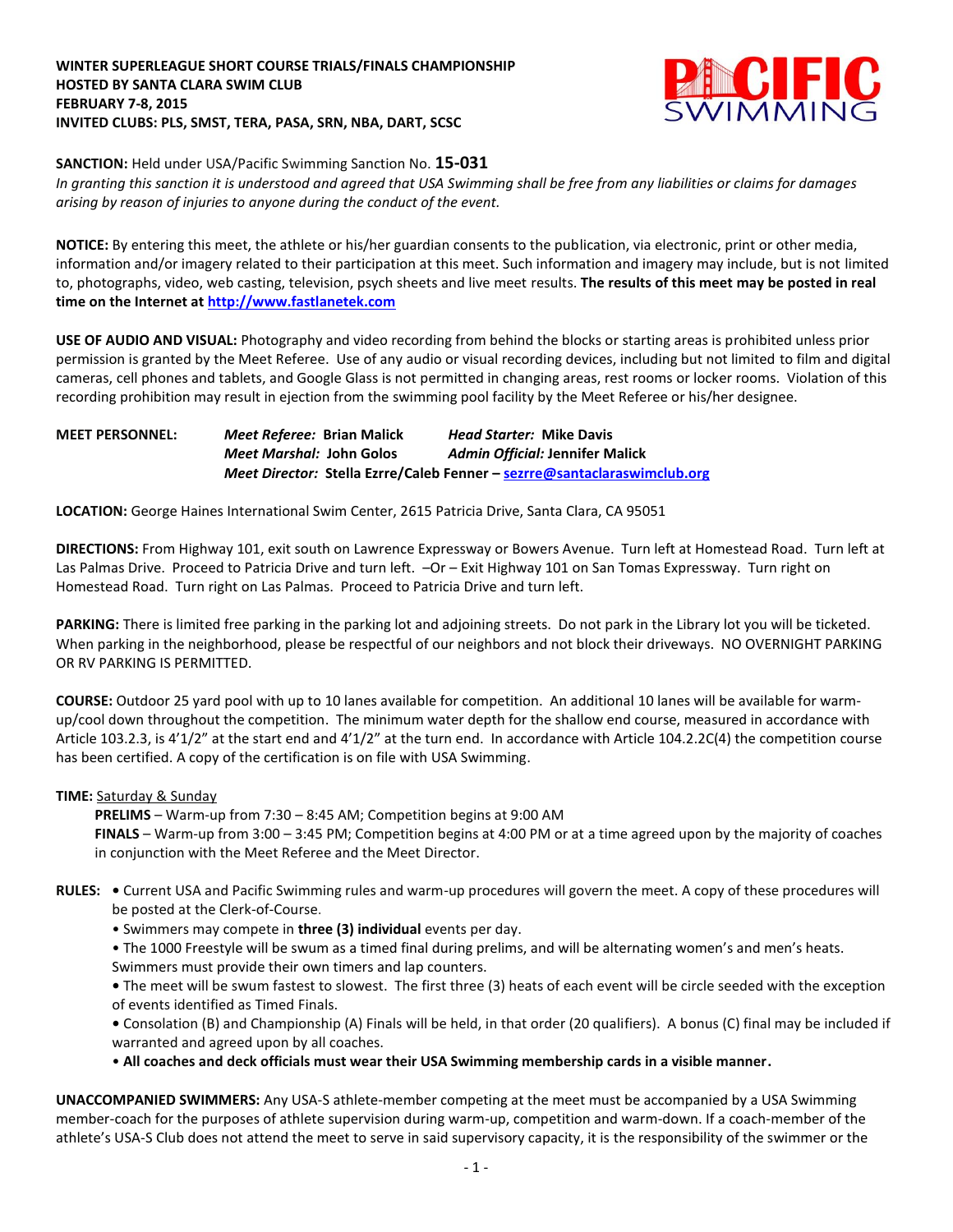swimmer's legal guardian to arrange for supervision by a USA-S member-coach. The Meet Director or Meet Referee may assist the swimmer in making arrangements for such supervision; however, it is recommended that such arrangements be made in advance of the meet by the athlete's USA-S Club Member-Coach.

**RACING STARTS:** Swimmers must be certified by a USA-S member-coach as being proficient in performing a racing start, or must start the race in the water. It is the responsibility of the swimmer or the swimmer's legal guardian to ensure compliance with this requirement.

**RESTRICTIONS:** • Smoking and the use of other tobacco products is prohibited on the pool deck, in the locker rooms, in spectator

- seating, on standing areas and in all areas used by swimmers, during the meet and during warm-up periods.
- Sale and use of alcoholic beverages is prohibited in all areas of the meet venue.
- No glass containers are allowed in the meet venue (except for snack bar use).
- No pets are allowed in the venue except for guide dogs.
- No propane heater is permitted except for snack bar/meet operations.

• Except for coaches' seating next to the pool no chairs, canopies, tents, or "camping" in the competition pool area. All swimmer and spectator chairs, canopies, tents, or other set-ups must be outside the competition pool gates and on the lawn only.

• Changing into or out of swimsuits other than in locker rooms or other designated areas is prohibited.

• Destructive devices, to include but not limited to, explosive devices and equipment, firearms (open or concealed), blades, knives, mace, stun guns and blunt objects are strictly prohibited in the swimming facility and its surrounding areas. If observed, the Meet Referee or his/her designee may ask that these devices be stored safely away from the public or removed from the facility. Noncompliance may result in the reporting to law enforcement authorities and ejection from the facility. Law enforcement officers (LEO) are exempt per applicable laws.

- **ELIGIBILITY:** Swimmers must be current members of USA-S and enter their name and registration number on the meet entry card as they are shown on their Registration Card. If this is not done, it may be difficult to match the swimmer with the registration and times database. The meet host will check all swimmer registrations against the SWIMS database and if not found to be registered, the Meet Director shall accept the registration at the meet (a \$10 surcharge will be added to the regular registration fee). Duplicate registrations will be refunded by mail.
	- The meet is open to all qualified swimmers from PLS, SMST, TERA, PASA, SRN, NBA, DART, SCSC.

• Entry times submitted for this meet will be checked against a computer database and may be changed in accordance with Pacific Swimming Entry Time Verification Procedures.

• Disabled swimmers are welcome to attend this meet and should contact the Meet Director or Meet Referee regarding and special accommodations on entry times and seeding per Pacific Swimming policy.

**ENTRY FEES:** There will be no entry fee for individual entries. Teams will share the meet expenses equally.

**ENTRIES:** A Hy-Tek entry file must be submitted by Wednesday, January 28, 2015. Request a confirmation of receipt to ensure delivery of the email/file. Send meet entry file to **[sergey@fastlanetek.com](mailto:sergey@fastlanetek.com)**

**CHECK-IN:** The preliminary sessions will be pre-seeded. Any swimmer not reporting for or competing in a preliminary hear when finals are scheduled shall not be penalized.

**SCRATCHES:** Any swimmers not reporting for or competing in an individual preliminary event shall not be penalized.

**FINALS:** Any swimmer qualifying for any level of finals in an individual event who does not wish to compete must scratch within 30 minutes after the announcement of qualifiers. During this period, qualifiers may also notify the referee that they may not intend to compete in consolation finals or finals. In this case they must declare their final intention within 30 minutes after the announcement of qualifiers following their last individual preliminary event. There is NO penalty for a swimmer that misses one of his/her events in Finals.

## **AWARDS:** None.

**ADMISSION:** Free. No programs will be available. Heat sheets will be available electronically and should be printed prior to arrival at the meet.